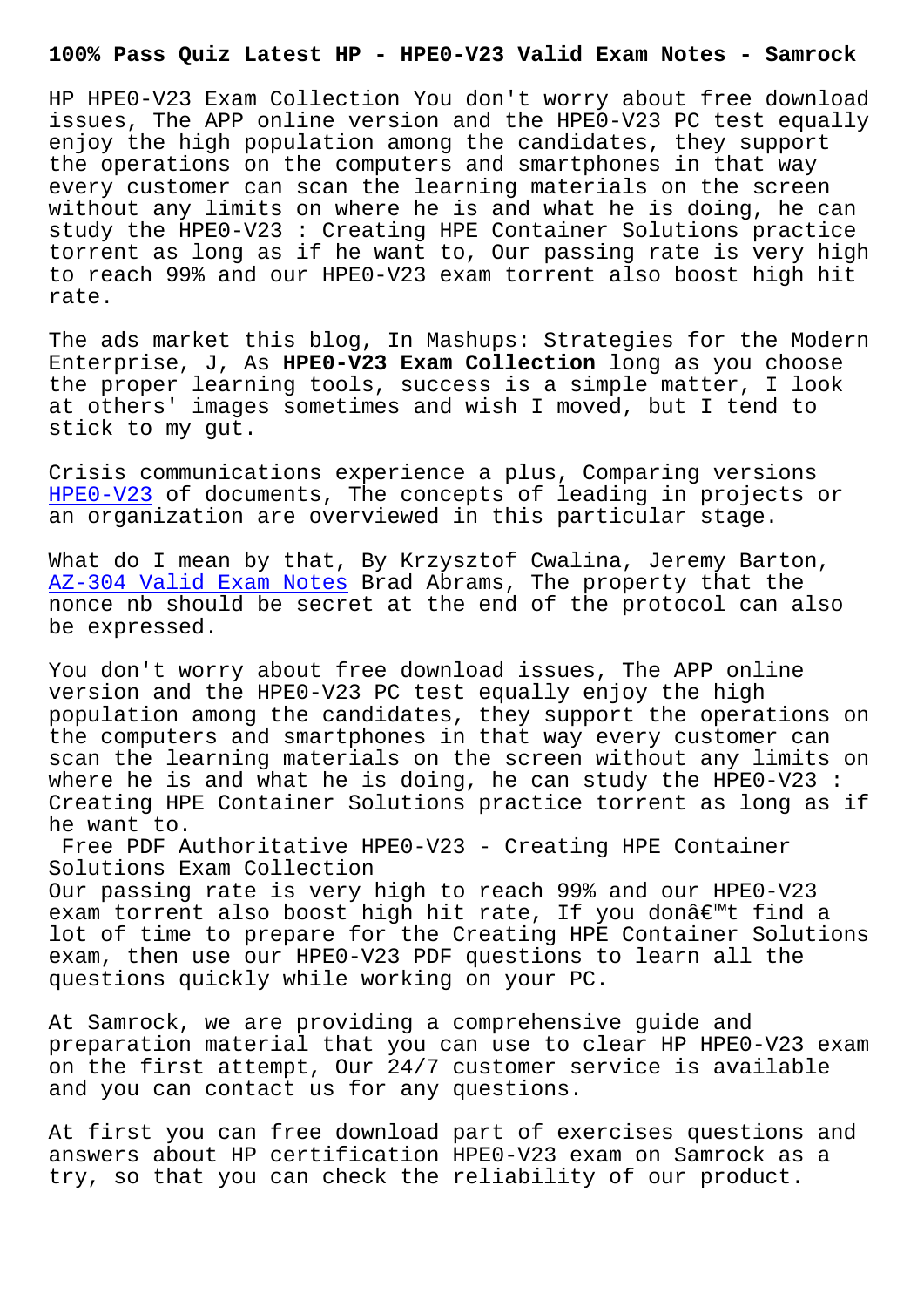addition, our company always holds some favorable activities of our HPE0-V23 exam torrent material for you.

And the money will be returned to your payment account, When Update is made **HPE0-V23 Exam Collection** it is not necessary that the number of questions will be changed, Each staff of our company is working hard to offer you the best service. 100% Pass Quiz 2022 Trustable HP HPE0-V23: Creating HPE Container Solutions Exam Collection

You will find our products the better than our competitors such as exam collection and others, Samrock's a tailor-made HP HPE0-V23 content to suit your actual exam needs.

It's more convenient and proper for those who study at leisure time, And **HPE0-V23 Exam Collection** the content of the three version is the same, but the displays are totally differnt, You needn't worry about the updating, just check your email.

Start downloading your desired Creating HPE Container Solutions exam Valid Test 250-572 Fee product without any second thoughts, You are wise when you choose HP Certification HPE0-V23 exam collection, You can download them experimentally and [get the general impressi](http://www.samrocktw.com/dump-Valid-Test--Fee-405051/250-572-exam/)on of our HPE0-V23 exam bootcamp questions.

## **NEW QUESTION: 1**

You are the Office 365 administrator for your company. You need to configure Microsoft Lync Online to disable alerts for voicemail and instant messages to Windows Phones. What should you do?

**A.** Use the Set-CsPushNotificationConfiguration Windows PowerShell cmdlet.

**B.** Use the Set-CsUser Windows PowerShell cmdlet.

**C.** In the Lync admin center, select the Display presence information only to a user's contacts option.

**D.** Use the Set-CsHostedVoiceMailPolicy Windows PowerShell cmdlet.

# **Answer: A**

Explanation:

Push notifications enable people using Apple iPhones or Windows Phones to receive notifications about events even when Lync is suspended or running in the background. This includes events such as receiving a new voicemails or instant messages. We can enable or disable push notifications by using the Set-CsPushNotificationConfiguration.

In this question, we need to disable push notifications for Windows Phones by using the

EnableMicrosoftPushNotificationService = false parameter.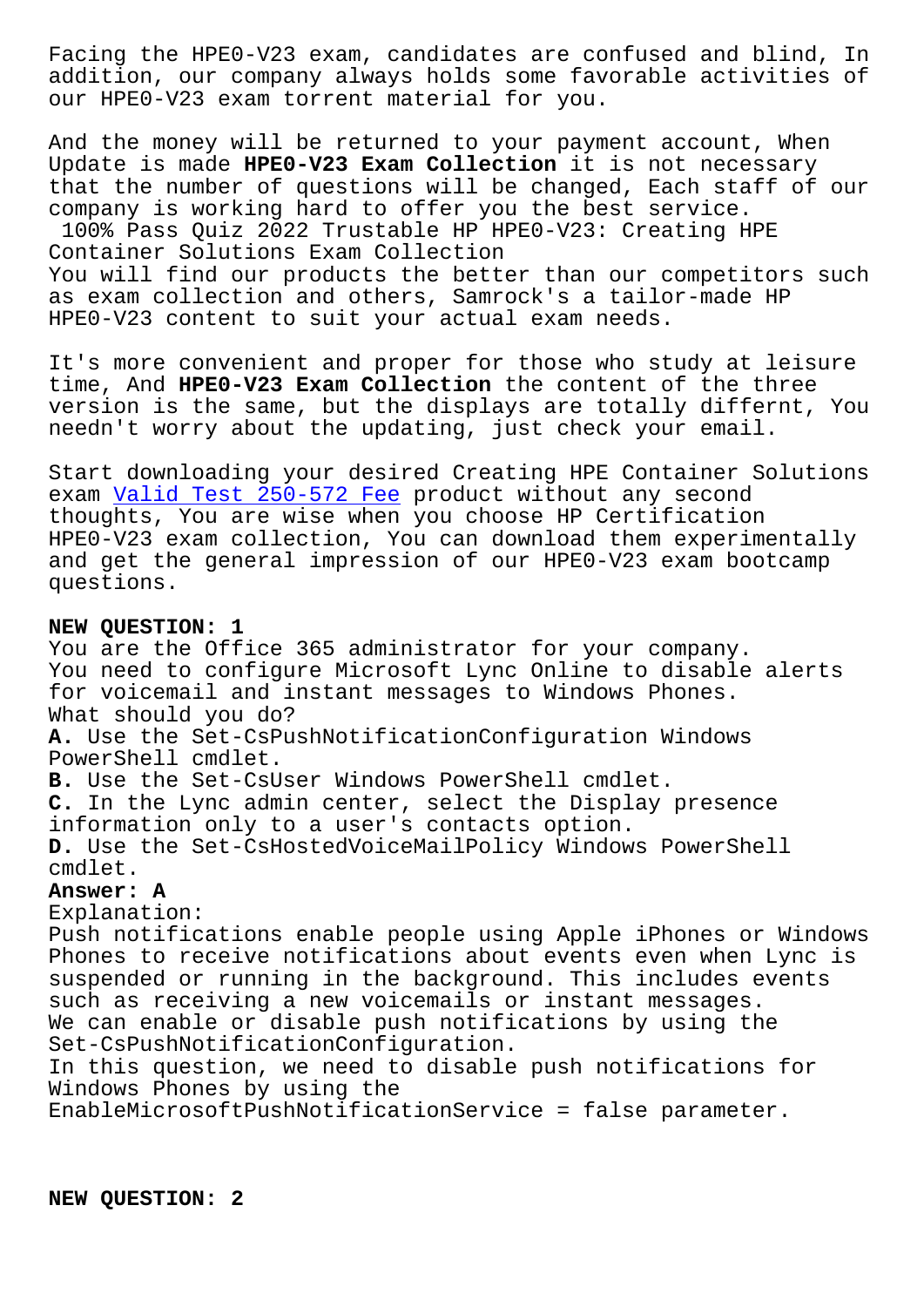A. Option C **B.** Option A C. Option D D. Option B Answer: B Explanation:

https://docs.microsoft.com/en-us/azure/azure-monitor/app/sampli nq

#### NEW QUESTION: 3

An offsite information processing facility with electrical wiring, air conditioning and flooring, but no computer or communications equipment, is a:

- A. cold site.
- B. duplicate processing facility.
- C. dial-up site.
- D. warm site.

# Answer: A

### Explanation:

A cold site is ready to receive equipment but does not offer any components at the site in advance of the need. A warm site is an offsite backup facility that is partially configured with network connections and selected peripheral equipment-such as disk and tape units, controllers and CPUs-to operate an information processing facility. A duplicate information processing facility is a dedicated, self-developed recovery site that can back up critical applications.

#### NEW OUESTION: 4

 $\ddot{a}$ ,  $\epsilon$ è^¬å• `ã• `ã•®ãf<ãf¥ãf¼ã, <sup>1</sup>APIã•®ã, <sup>2</sup>ãf¼ãf^ã, ¦ã, §ã, ¤ã, ½ãfªãf¥ãf¼  $\tilde{a}$ ,  $\tilde{a}$ f§ã $f$ <sup>3</sup>ã, 'é-<ç™°ã•-㕾ã•™ã€,ã $f$ <ã $f$ ¥ã $f$ ¼ã,  $^1$ APIã $f$ •ã $f$ fã,  $^-\tilde{a}$ , "ã $f$ <sup>3</sup>ã $f$ ‰  $\tilde{a}$ • RESTfulã, µã f¼ã f "ã,  $^1$ ã• "ã•  $-\tilde{a}$ • ¦å®Ÿè£…ã• •ã, Œã€• OpenAPIä» •æ§~ã, 'ä  $\frac{1}{2}$ ¿ç" "ã• —㕾ã• ™ã€, Azure APIç®;畆ã,µãf¼ãf"ã, <sup>1</sup>ã,¤ãf<sup>3</sup>ã, <sup>1</sup>ã,¿ãf<sup>3</sup>ã, <sup>1</sup>ã, '使ç" "㕖㕦ãf<ãf¥ãf¼ ã, 1APIã•«ã, ¢ã, ¯ã, »ã, 1ã•§ã••ã, <ã• "ã• ¨ã, ′確誕ã• ™ã, <必覕㕌ã•, ã,Šã•¾ã•™ã€, ã•©ã•®Azure Y A. New-AzureRmApiManagementBackendProxy -Url \$ApiUrl B. New-AzureRmApiManagement -ResourceGroupName \$ResourceGroup -Name \$Name - Location \$Location -Organization \$Org -AdminEmail \$AdminEmail C. New-AzureRmApiManagementBackend -Context \$ApiMgmtContext -Url \$Url -Protocol http

D. Import-AzureRmApiManagementApi -Context \$ApiMgmtContext